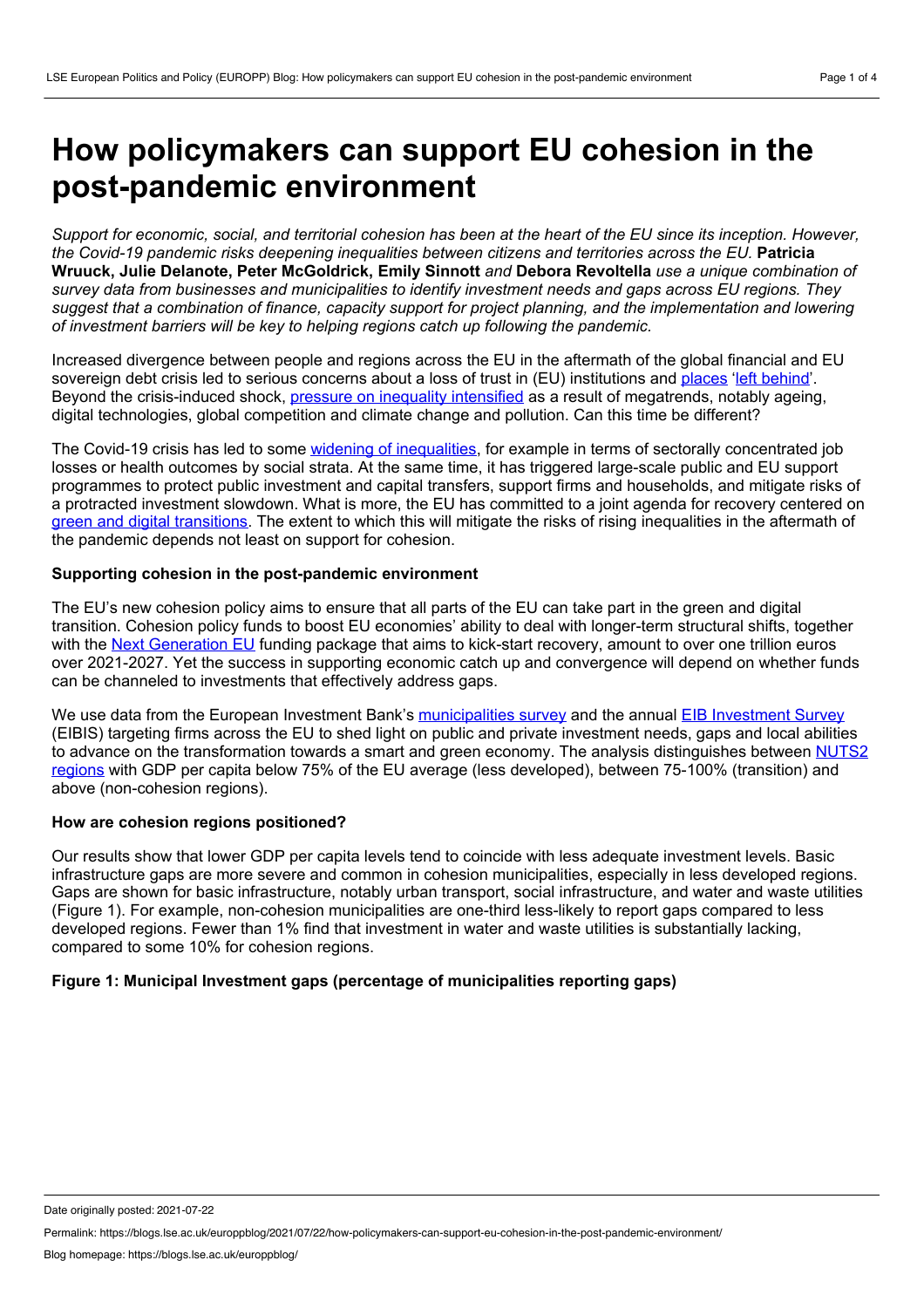

Note: Question: "For each of the following would you say that the quality of infrastructure is satisfactory, slightly lacking or substantially lacking?" Source: EIB **Municipalities Survey 2020.**

To move up the value chain, firms in cohesion regions will have to increase investment volumes and evolve their investment composition. Here, firms lag on investment in research and development and key intangibles. They also dedicate less of their investment to innovation-related activities. While more firms report having underinvested, signalling catch-up needs, EIBIS data shows that in fact fewer firms invest in cohesion regions (79% in less developed regions and 85% in transition regions compared to 87% in non-cohesion regions). At the same time, corporates in cohesion regions experience a more challenging investment environment, including greater difficulties to access finance (Figures 2 and 3).





*Note:* Question: "Thinking about your investment activities, to what extent is each of the following an obstacle? Is it a major obstacle, a minor obstacle or not an<br>obstacle at all?" *Source:* EIBIS 2020.

#### **Figure 3: Share of firms that express dissatisfaction with financing conditions**

Permalink: https://blogs.lse.ac.uk/europpblog/2021/07/22/how-policymakers-can-support-eu-cohesion-in-the-post-pandemic-environment/

Date originally posted: 2021-07-22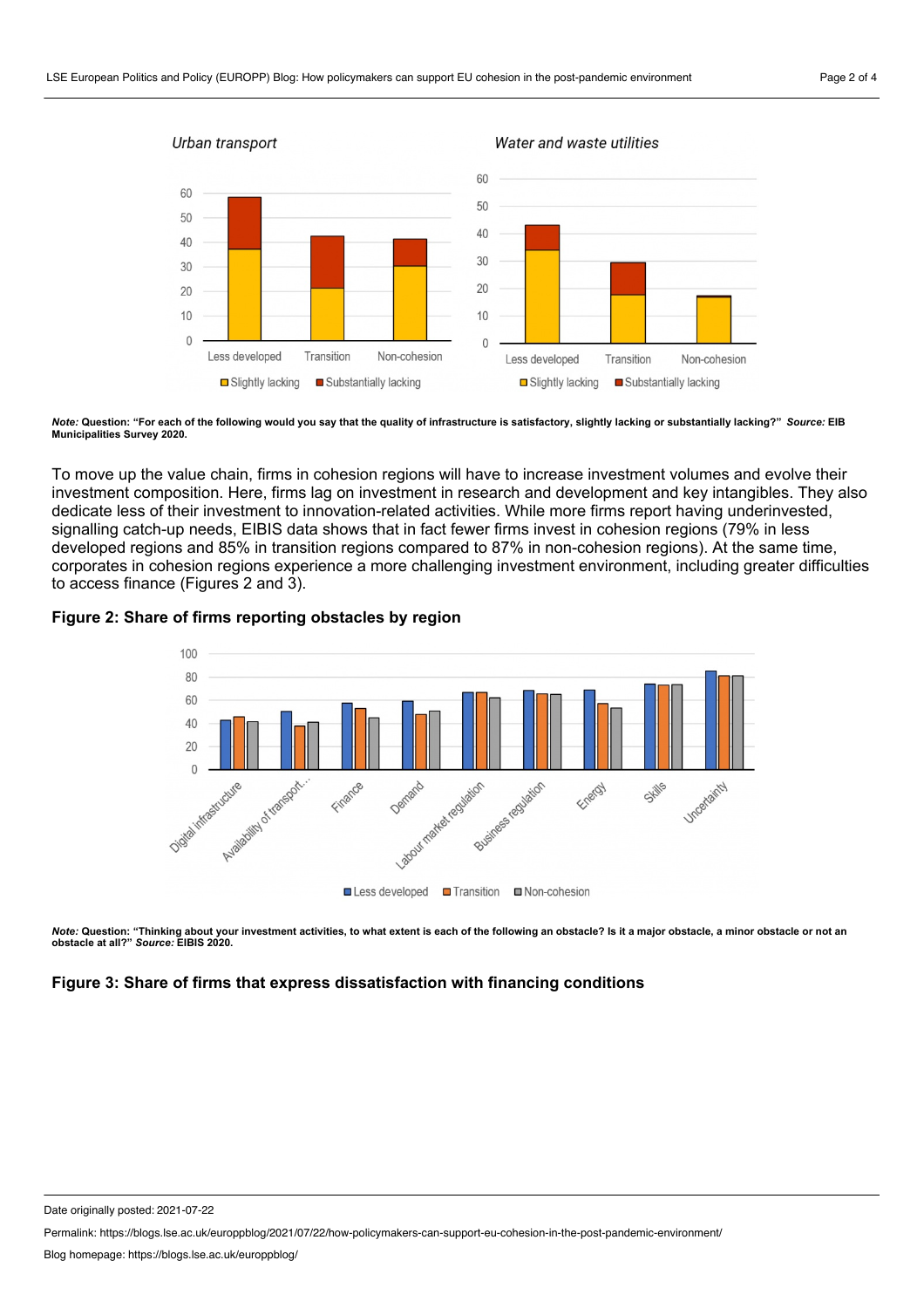

Note: The base was all firms who used external finance in the last financial year (excluding don't knows and refused). Question: "How satisfied or dissatisfied are **you with…?"**

#### **Addressing the climate challenge**

Municipalities and firms in cohesion regions show an interest in stepping up investment to address the climate challenge, but capacities are limited. Poorer municipalities' needs for investment related to climate change are large. About 75% of less developed municipalities report investment gaps in climate change mitigation, such as for reducing emissions via energy efficiency, and in climate change adaptation.

Firms in cohesion regions show awareness of climate-related challenges but fewer have undertaken investment in energy efficiency measures (43% in less developed regions and 47% in transition regions compared to 49% in noncohesion regions) and have a dedicated person in charge of climate change strategies (15%, 20% vs 24%).

A lack of funding is an important barrier to addressing the climate challenge for municipalities and firms in cohesion regions. Three-quarters of municipalities identified a lack of funds as among the top-two obstacles hampering investment in green infrastructure (Figure 4). For firms, finance, costs of investments and uncertainties about regulations are key obstacles to undertaking investment tackling climate challenges.



#### **Figure 4: Municipal obstacles to green investment (percentage report as an obstacle)**

Note: Question: "Thinking of green or climate related infrastructure investment, which are the two main obstacles to this type of investment?" Source: EIB **Municipalities Survey 2020.**

Taking on the twin transition will likely reveal capacity constraints in cohesion regions. Municipalities' investment plans show that they are keen to close the gaps for green investment. However, more green projects will require innovation, navigating regulatory requirements, and mastering higher complexity. Yet, municipalities in cohesion regions lag in terms of green capacity (Figure 5). Similarly, for corporates, strengthening internal capacity to undertake green investment will be crucial for turning investment ambition on greening into reality.

Date originally posted: 2021-07-22

Permalink: https://blogs.lse.ac.uk/europpblog/2021/07/22/how-policymakers-can-support-eu-cohesion-in-the-post-pandemic-environment/